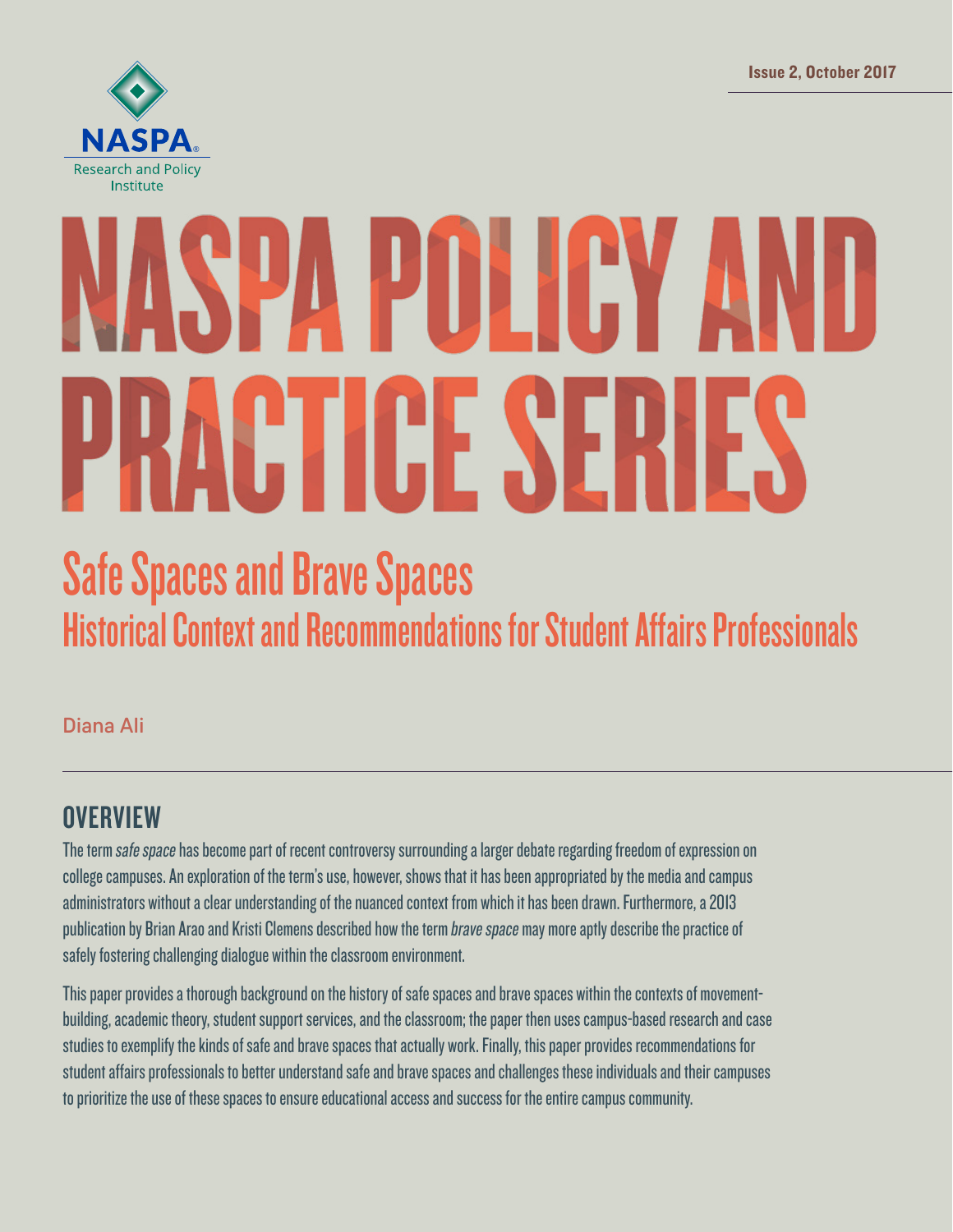#### THE AUTHOR

Diana Ali, MA, MPP, is a policy analyst with NASPA's Research and Policy Institute (RPI). In this role she analyzes trends in state and federal legislation and draws implications for student affairs professionals. She continues to work with RPI to tackle policy issues regarding safe space–making and freedom of expression on campus.

**Copyright © 2017 by the National Association of Student Personnel Administrators (NASPA), Inc. All rights reserved. No part of this publication may be reproduced or transmitted in any form or by any means, electronic or mechanical, including photocopying, recording, or by any storage and retrieval system without written permission from the publisher. NASPA does not discriminate on the basis of race, color, national origin, religion, sex, age, gender identity, gender expression, affectional or sexual orientation, or disability in any of its policies, programs, and services.**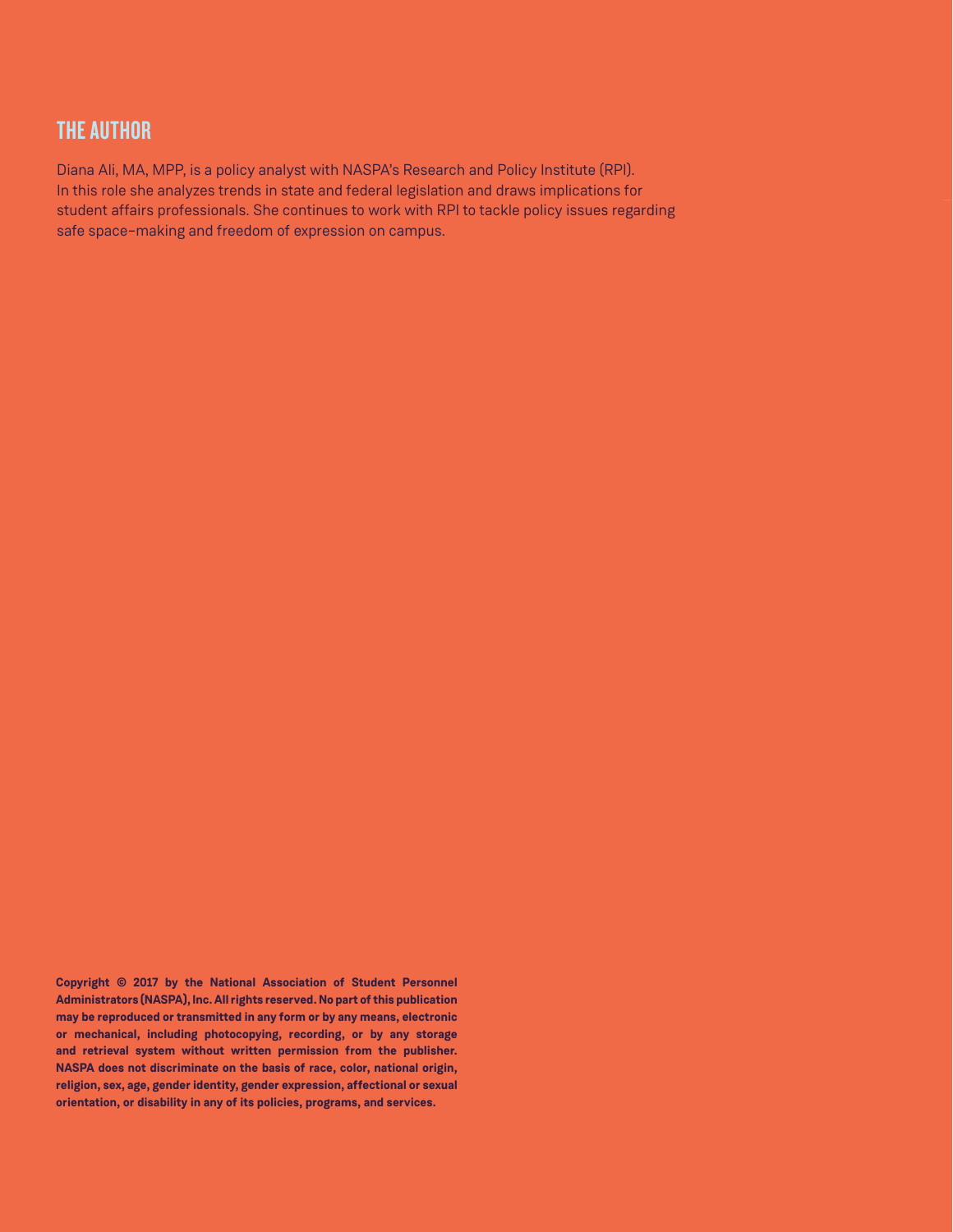# Safe Spaces and Brave Spaces Historical Context and Recommendations for Student Affairs Professionals

**I**<br>I<br>I the n fall 2016, University of Chicago Dean of Students John Ellison chose to address what he and many others in higher education felt was a disconcerting trend toward intellectual isolationism on college campuses. He published a letter to incoming students, stating that the university would no longer tolerate the use of trigger warnings or safe spaces: "We [at the University of Chicago] do not condone the creation of intellectual 'safe spaces' where individuals can retreat from ideas and perspectives at odds with their own" (Grieve, 2016). In contrast, commentary made earlier in the year by Morton Schapiro (2016), president of Northwestern University, resurfaced affirming the value of safe spaces, stating, "I'm an economist, not a sociologist or psychologist, but those experts tell me that students don't fully embrace uncomfortable learning unless they are themselves comfortable. Safe spaces provide that comfort" (para. 10).

Both Ellison and Schapiro used the term *safe space* as a pivotal part of their messaging; however, a closer look at how each of them used the term reveals key differences. Ellison defined a *safe space* as a place where students with different ideas can isolate themselves from those who would disagree with them (Grieve, 2016). This kind of space, he claimed, coddles students, meeting them exactly where they are comfortable, without pressing them further (Grieve, 2016). Schapiro (2016) defined a *safe space* similarly as a space where students of diverse backgrounds can find comfort, but instead he believes that comfort leads to a valuable outcome for students by also creating opportunities for honest dialogue and learning. Both administrative leaders exemplify how a safe space is presented within varying contexts. Ellison identified the kind of safe space, utilized within student support or activist spaces, where historically marginalized students require specific support and attention (Grieve, 2016); Schapiro (2016) identified the kinds of safe spaces fostered in a classroom atmosphere.

Both university representatives operate under an assumption that they are referring to the same learning environment, and the debate takes off from here. Both kinds of safe spaces appear on today's college campuses the kind of safe space allowing marginalized individuals opportunities to retreat from the very real threats and demands they face by their very existence and the kind of space to allow students to process new and uncomfortable ideas productively. This paper explores the various contexts of safe spaces within the higher education community and posits that a fuller understanding of safe spaces, brave spaces, and the differentiation between the two may clarify some of the more resounding misconceptions within the safe space debate.

# SAFE SPACES VERSUS BRAVE SPACES: DEFINITIONS AND HISTORICAL CONTEXT

The term *safe space* has been used in various contexts in higher education—from movement-building, to academic theory, to student support services, as well as in the classroom. Although the origin of the term remains unclear, its many uses have ultimately centered on increasing the safety and visibility of marginalized or oppressed community members. While the focus of the current discussion on college campuses has been on safe spaces, the history behind the term, as shown in the following pages, demonstrates that it is used to describe different types of safety. Therefore another term—*brave space*—is introduced to draw attention to the differences and to bring clarity to the conversation.

The term *brave space* was first popularized by Brian Arao and Kristi Clemens (2013) in chapter eight—"From Safe Spaces to Brave Spaces"—of their book *The Art of Effective Facilitation: Reflections From Social Justice Educators*. In it, a brave space within a classroom environment contains five main elements:

- ◊ "Controversy with civility," where varying opinions are accepted
- ◊ "Owning intentions and impacts," in which students acknowledge and discuss instances where a dialogue has affected the emotional well-being of another person
- ◊ "Challenge by choice," where students have an option to step in and out of challenging conversations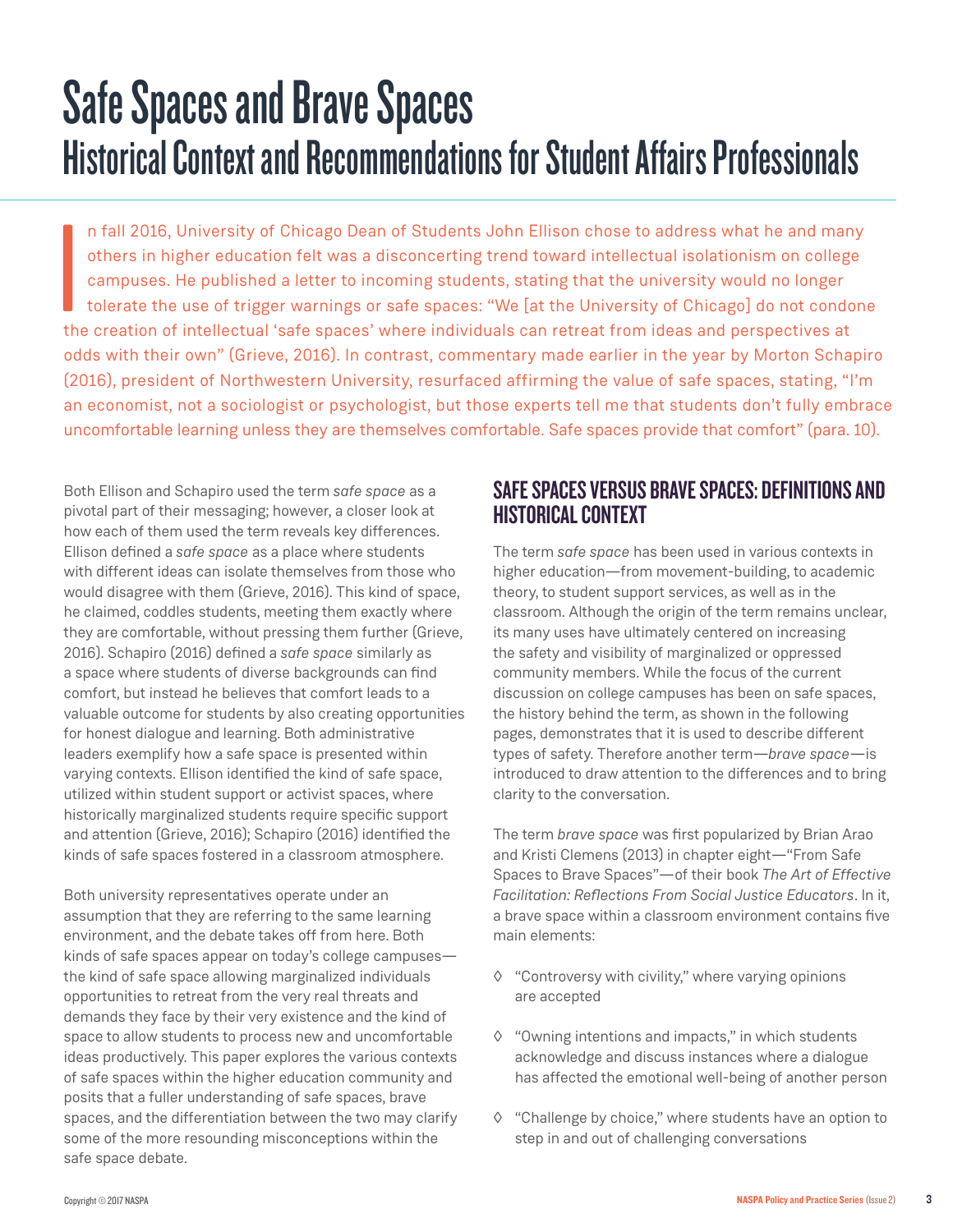- ◊ "Respect," where students show respect for one another's basic personhood
- ◊ "No attacks," where students agree not to intentionally inflict harm on one another

A commonly constructed safe space within a classroom environment is designed to have most if not all of these components, and for this reason, along with others discussed in more depth in the following pages, these intentional classroom environments are now increasingly referred to as *brave spaces*. For the purposes of this paper—and to create a clear distinction between definitions—a classroom safe space will be referred to hereafter as a brave space.

The term *safe space* will continue to be used within the contexts of movement-building, academic theory, and student support services, where safety of a marginalized demographic takes precedent.

#### MOVEMENT-BUILDING

College campuses have been centers for civic and political activism since at least the 1800s. Accounts from private universities date back to 1820, when Yale students blew up a residence hall in their efforts to ignite a change in curriculum, but activism connected to larger societal movements is most notable during the latter half of the 20th century (Altbach & Peterson, 1971; Pasque & Vargas, 2014). Some of the most successful social movements in the past century were centered around campus-based organizations that focused on multiple issues, such as the Students for a Democratic Society, which took on activism over the Vietnam War, economic justice, and civil rights during the 1950s (Van Dyke, 2003). The civil rights movement of the 1950s and 1960s would not have come to fruition without the support of historically black colleges and universities, which provided focal centers of protest and contributed bodies and scores of leaders to the movement, as well as lawyers to spearhead the pivotal court cases that led to the landmark 1954 ruling *Brown v. Board of Education* (Allen, Jewell, Griffin, & Wolf, 2007).

In a movement-building context, *safe space* seems to have started appearing prior to the Stonewall riots in the Lesbian, Gay, Bisexual, Transgender, Queer, Intersex and Asexual (LGBTQIA) community, where the term was used in neighborhood-based organizing efforts. Here, a safe space was a place where members of the queer community could be open about their respective identities, with lower risk of negative societal or legal repercussions at a time when many states still had anti-sodomy laws in effect (Hanhardt,

2013). While neighborhood-based spaces, especially the Stonewall Inn in Greenwich Village, acted as a catalyst for queer advocacy and likely accelerated the adoption of the term safe spaces within the queer community, safe spaces were found on college campuses for decades prior (Beemyn, 2003).

As the Black Power and antiwar movements on colleges built clear ties to advocacy work, the Student Homophile League of the 1960s, particularly prominent at Columbia and Cornell Universities, also became more involved in grassroots work (Beemyn, 2003). The term *safe space* quickly became coupled with advocacy work overall. Safe spaces as advocacy spaces provided physical locations for organizational planning. The use of safe spaces was an integral part of the movement-building process, and created opportunities for intersectional communication and crossissue dialogue.

The term continued to connect with issue-based advocacy through the civil rights movements of the 1960s and 1970s. Freedom Riders created literal safe spaces on their interstate commutes, packed together on buses (Arsenault, 2006; Zinn, 1965). These tight-knit communities were places to foster actionable political strategies and propel the movement forward. Liberation movements of the 1980s and 1990s continued to use safe spaces as a way to exchange ideas and plan protests. Student-run organizations working to encourage campuses to divest from companies supporting apartheid and to build growing awareness concerning HIV and AIDS and the LGBTQIA community used safe spaces to share resources (Boren, 2001; Rhoads, 1998). Socioeconomic movements of the early 2000s, such as Occupy Wall Street, used safe spaces to deconstruct notions of hierarchy in building a movement. As of late, movements developing around additional social justice issues continue to use safe spaces to foster dialogues that value intersectionality and create opportunities for silenced voices to be heard. For example, advocates for prison abolition, currently defined as both penal moderation and limited use of incarceration as a form of punishment, with an emphasis on restorative justice measures; movements to promote gender identity and gender expression inclusivity and equality; and racial- or ethnic-based activism, channeled through youth-led community organizations such as the Black Youth Project or Asian Americans Advancing Justice all use safe spaces (Barker, 2011).

#### ACADEMIC THEORY

Although promoted to prominence through advocacy movements, *safe space*, some would argue, has a much older history than its use in those contexts. The term comes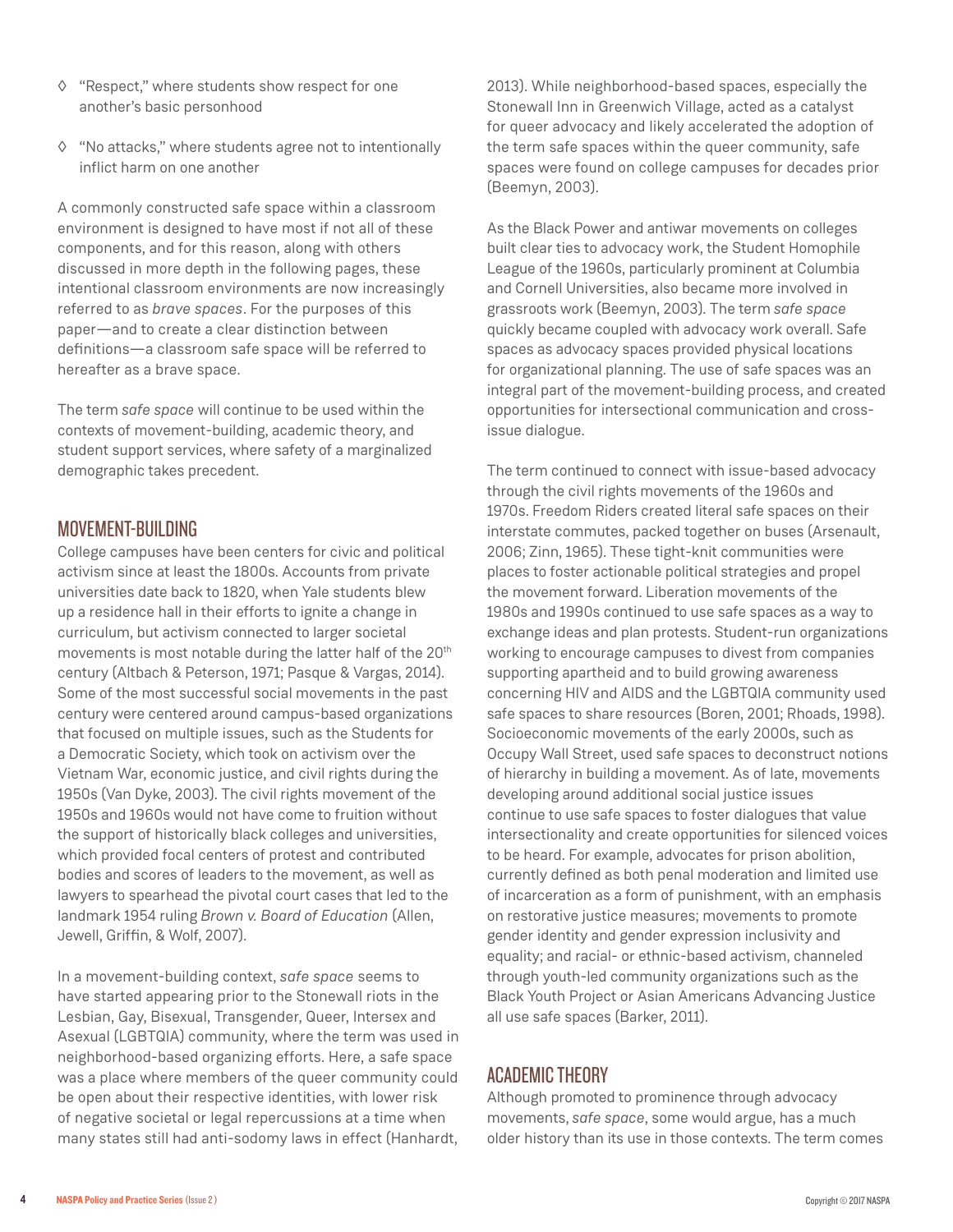up in academic thought through the development of queer, womanist, and critical race theories (Luhmann, 1998; Martin & Mohanty, 1986). For example, Olga Idris Davis (1999), communications professor at Arizona State University, dated the existence of American safe spaces without being explicitly referred to as such—back to the formation of American colonies, centuries prior to political change-making. Davis (1999) dubbed what is known as the *kitchen legacy* in reference to the quiet resistance exemplified by Black American women in kitchens during times of slavery. She applied the kitchen legacy to the Black women who work in higher education today and practice resistance through academia.

Academically, safe spaces are also seen as providing opportunities for equitable access. The creation of physical spaces of access is an important one, considering the cultural shifts in marginalization for varying demographics. Cultural anthropology studies the value of space-making in terms of both studying a specific culture and, more broadly, understanding the disjointedness of our growing transnational economy. Theorist Arjun Appadurai (2011) introduced the existence of imagined worlds—imagined spaces or *scapes*—that rise from a combination of a fantasized past and an idealized future, through which innovation and idea-making is born. These spaces and the ability to operate within them connect heavily to accessibility and power, even though these spaces lack a physical manifestation.

Through a similar identity-studies lens, spatial layout is highly tied with representation and access. Within this context, safe spaces are ones where marginalized individuals feel more comfortable in their identities, but because these individuals are in close proximity to differently identifying neighbors, they are not necessarily risk-free environments (Bell & Binnie, 2004; Brueckner, 2000).

#### STUDENT SUPPORT SERVICES

Student support services offer safe spaces to a diverse student body across institutions of higher learning. The safe space within this context was created as a result of a call for institutional accountability to address campus climate concerns for marginalized and underrepresented students. Campus-based studies in the 1990s and early 2000s indicated decades of hostile treatment toward racial, ethnic, and sexual minorities (Rankin, 2005). An additional oppressed group, not as easily identified within the early campus-climate surveys, is that of military-connected students. For example, veterans were targeted amid some of the antiwar and movement-building efforts discussed earlier, such as efforts to remove the Reserve Officers'

Training Corps (ROTC) programs during the Vietnam War (Summerlot, Green, & Parker, 2009). In addition, research studies showed that certain vulnerable populations, such as sexual violence survivors or disabled veterans, require services be administered in alternative methodologies that are better suited to their specific needs.

Returning veterans, for example, experience a wide array of health issues, from post-traumatic stress disorder (PTSD) to traumatic brain injuries (TBI), but most do not utilize the traditional student support pathways, including those for students with disabilities. An article on veterans of the Global War on Terror (2001–2013) reported that in 2009, 70% of military personnel were unable to receive mental health support until after the end of service, and that of the 53% who sought support upon return, only half were able to receive treatment, including those on college campuses (Church, 2009).

Peer counseling has been proven as an incredibly effective tool to provide a form of mental health services on campus to military-connected students. Programs like Combat2College utilize a *strengths-based* approach to draw on military values of solidarity and community in order to create safe spaces within a campus for veterans; the goal is that Combat2College participants will empower one another to find access to the resources they need (Church, 2009). By pushing for better infrastructure and specialized counselors, student veteran organizations advocate for supportive—as opposed to ambivalent or challenging—campus climates for veterans (Summerlot et al., 2009).

These are a few examples of safe space–making within student services. In their responses to results from campusbased studies and the growing concerns of student-run organizations, institutions increasingly create inclusivity resource centers along with safe space programs (Rankin, 2005). The purpose of these centers and programs is to provide separate spaces for marginalized individuals to feel protected and to connect with others, free of both real and perceived risks.

Safe space programs were initially started with goals similar to those of community-based safe spaces. In addition to providing a physical low-risk space, these programs allow for a chance to better understand the risks faced by certain marginalized identities on campus—such as undocumented and international students experiencing a culture of fear about travel, first-generation students experiencing bias in participating in student activities, or students of color feeling targeted by discriminatory groups on campus—and allow for idea-sharing on how to improve overall campus climate for all students.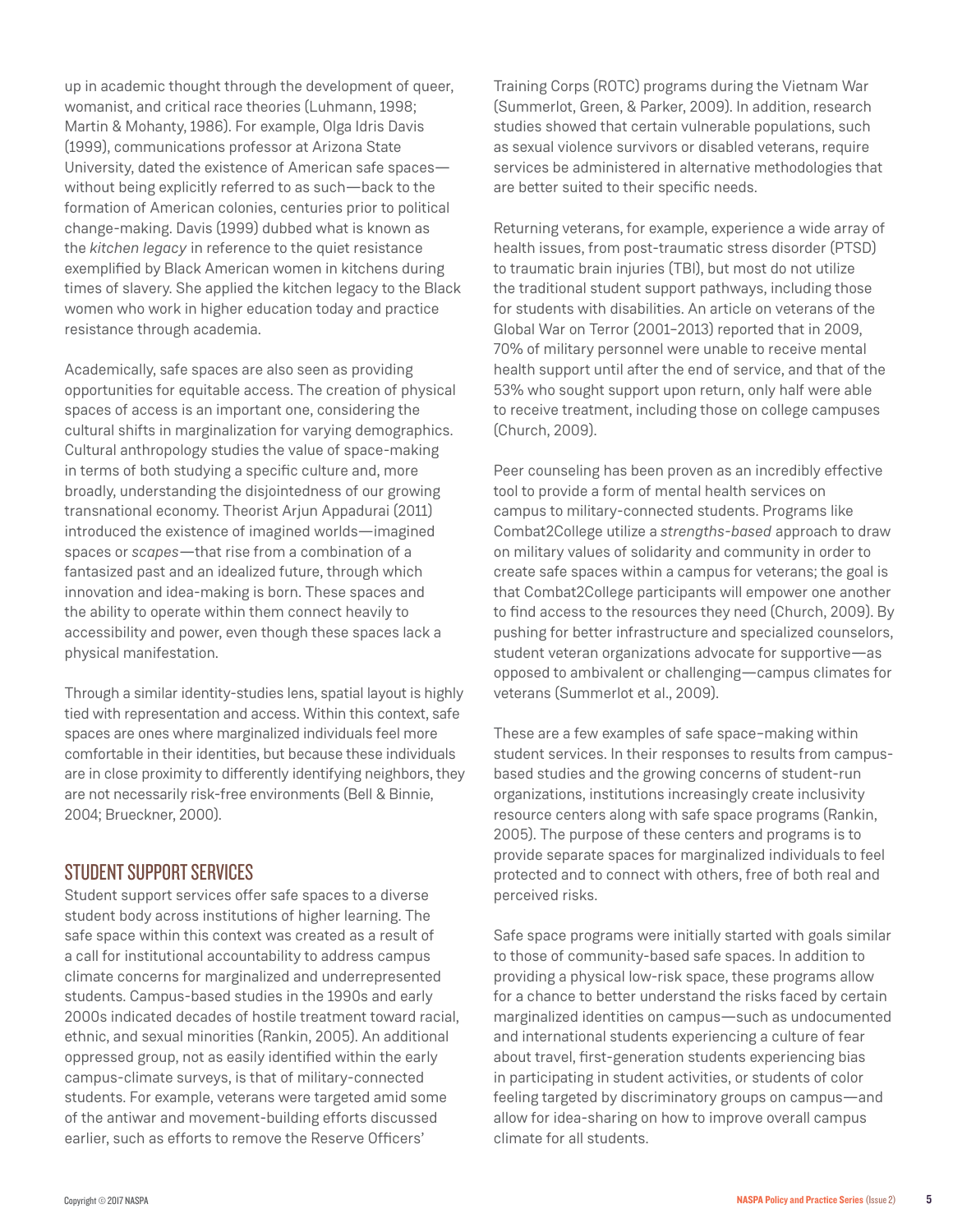Perhaps borrowed from the broader LGBTQIA and activism communities, the term *safe space* was quickly paired with LGBTQIA resource centers on campus. In addition to a safe space for queer members, LGBTQIA centers have expanded resources to allies through so-called safe zones, popularized in the early 2000s (Poynter & Tubbs, 2008; Yost & Gilmore, 2011). Safe zones offered a place for allies, students, faculty, and staff to acquire new skills in order to engage with and advocate for the LGBTQIA community. In this way, the terms *safe space* or *safe zone* referred to a necessary component of the training model—and not a description of current campus climate. Safe zone participants are typically self-identified allies; many are campus leaders who have completed ally training on how to be welcoming to marginalized students. The presence of safe zones serves as a marker for marginalized students to more easily identify those on campus who are more aware of and willing to assist with the unique challenges they face.

Safe zones are one of the few consistent programs on campus planned to promote dialogue, while specifically drawing out biases, with the purpose of pointing out why and how these biases may be harmful to the campus community. Conversely, classroom-based brave spaces are often designed to promote challenging dialogue without promoting an anti-oppressive agenda. The evolution of the field of student affairs largely surrounds inclusivity efforts regarding marginalized students. Additional evidence on safe spaces within student support services is provided in the "Safe Spaces That Work on Campus" section.

#### IN THE CLASSROOM

Institutions of higher education, particularly those with discussion-based learning environments, have invested in classroom and teaching improvement methods for years. Fields such as social work, education, sociology, psychology, and student affairs often rely on Socratic-based teaching methods through which the diversity of a student body can actually build on the learning experience (Holley & Steiner, 2005; Kumashiro, 2000). A challenge within these fields has been in developing brave spaces to foster respectful but challenging dialogue within the classroom.

Unlike the use of the term *safe space* within movementbuilding, academic theory, and student support services, a brave space in the classroom is often removed from the context of physical space. In other contexts, safe spaces were protected by marginalized groups and their locations were kept guarded and carefully disclosed only to trusted individuals to maintain their isolation and privacy. The classroom here is neither an undisclosed location nor a place where marginalized individuals are the focus; rather, the goal

of a safe classroom space is a climate where students are willing to "risk honesty" so that an authentic exchange of ideas becomes possible. Unlike the other origins of a safe space, in the classroom protection is a secondary, rather than a primary, goal. In this way, the term serves to provide warning and allow for mental preparation for all participants that the conversations may be personally challenging but are meant to foster shared understanding. Additional evidence on brave spaces in the classroom is provided in the "Safe Spaces That Work on Campus" section.

# SAFE SPACES WITHIN THE CURRENT CULTURAL CLIMATE

The cultural context of safe space provides a lens into the fundamentals of the safe space debate. Spurred by the inception of Black Lives Matter in 2013, the term *safe space* has been reappropriated within conversations about freedom of expression—without a clear understanding of the nuanced context from which the term has been drawn. Some parties took the term from its use within student services, others took it from campus-based activism, and still others drew it from one context while applying it to a completely different one. Assumptions and concerns rose from multiple definitions and understandings of the term, all under the umbrella of *safe spaces* within the debate.

Several counterprotests regarding campus speakers and events in the past few years have sparked controversy. In 2015 student groups rallied to shut down a production of "The Vagina Monologues" at Mount Holyoke College because the play excludes the transgender community. Similarly, several commencement speakers—including Condoleezza Rice at Rutgers University and Christine Lagarde at Smith College (Kristof, 2015)—have been canceled after student protests. Protests that took hold in fall 2015 in response to allegations of racism led to the corresponding resignation of former University of Missouri President Timothy M. Wolfe (Howell, 2016). Counterprotests have also led to the cancellation of scheduled guest speakers Milo Yiannopoulos and Ann Coulter at the University of California, Berkeley (Levin & Wong, 2017).

Some onlookers view these responses as disproportionate in magnitude to the issues that sparked them and argue that student activists have weaponized social justice as a tool to quell freedom of expression. Others argue that the free speech argument acts as a way to uphold the dominant narrative and detracts from the actualization of racial justice and the expansion of diverse thought on college campuses.

It is within this context of canceled speakers and events and the ensuing free speech debate—that administrative leaders have begun to view safe spaces as a threat to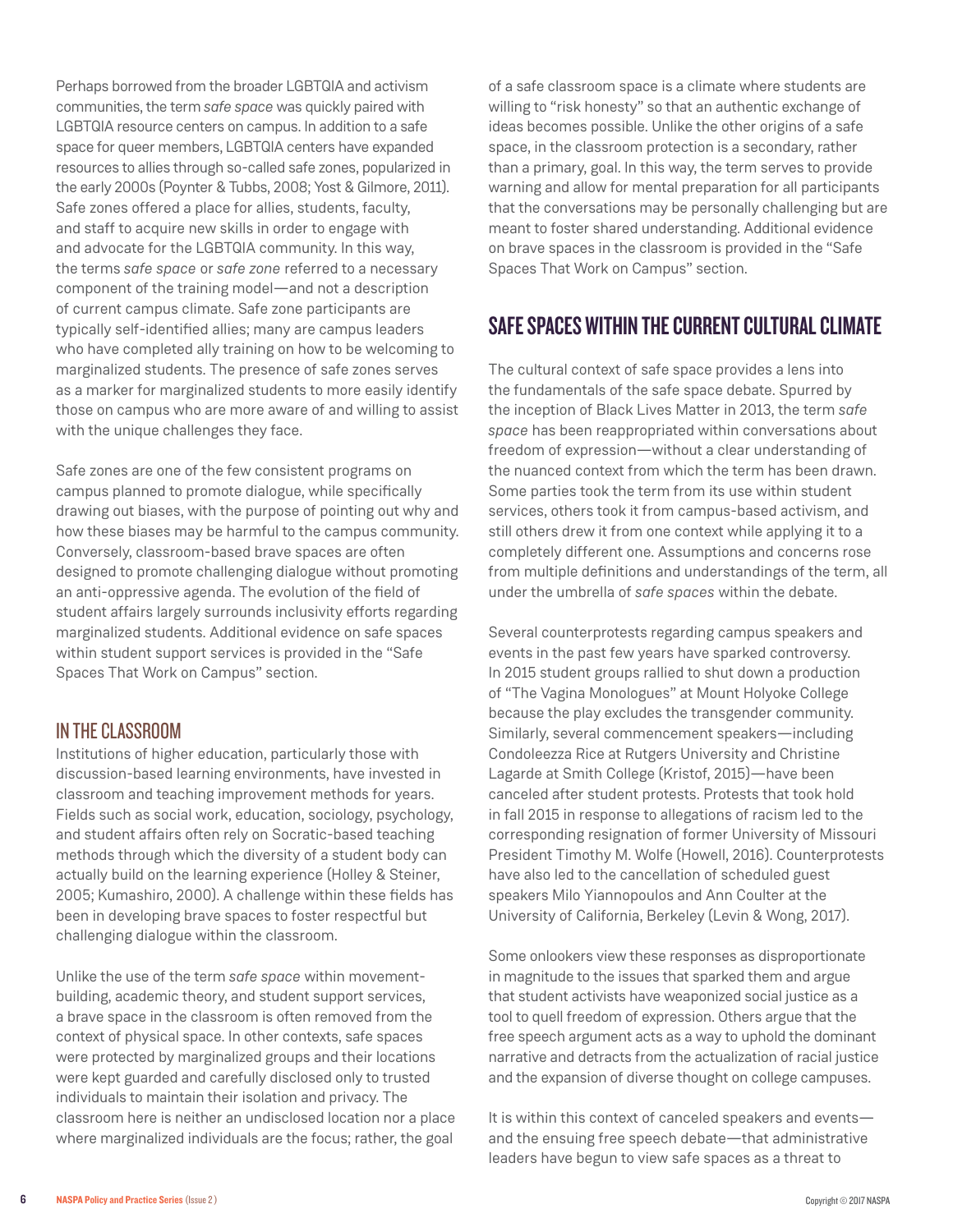intellectual growth. However, while these incidents may coincide with a conversation on building safe spaces, the practice of safe space–making is not the true cause of the conflict. As discussed in the following pages, properly understood and implemented safe spaces on campus work to promote intellectual diversity and freedom of expression.

## SAFE SPACES THAT WORK ON CAMPUS

Arguments presented by Ellison (Grieve, 2016) and Schapiro (2016) move toward an important conversation on best practices. Do identity-specific centers really support students and help them grow? Do safe spaces within classrooms foster broader learning for all students? Or, do they halt the learning process, stifling some voices while allowing those with more mainstream opinions to dominate?

Organic safe space–making within the campus community has played a pivotal role in movement-building. Through its long-standing battle against ignorance, higher education has provided safe spaces for marginalized individuals and their allies to discuss necessary, if challenging, topics and has given rise to necessary social movements that have advanced our democracy toward a truer definition of equality and justice for all. Historically, campus-based activism has created a voice for the voiceless and within this context fosters an environment of inclusivity so that all students may participate. These safe spaces work.

Current campus activism builds from the days of marginalized groups meeting in seclusion and is a natural extension of the recognition that their voices are not represented in broader conversations. Activists protesting speakers who uphold what they believe to be discriminatory, dehumanizing, or regressive views draw attention to broader society's acceptance of dominant narratives without providing opportunities for rebuttal or dialogue with marginalized communities or individuals. In this view, protesters working to silence or prevent speakers recognize that those opinions and viewpoints have myriad other avenues and media through which their opinions are already represented. Rather than continue to present these views unchallenged, protesters provide a counternarrative and gain access to platforms otherwise unavailable to them. A March 2017 *Inside Higher Ed* article titled "The Controversial Visit You Didn't Read About" noted that nondisruptive protests are by far the norm in terms of campus activism and are often used to educate other students on oppressive practices and to cultivate communities of inclusion (Jaschik, 2017).

Intentional safe space–making continues to be important for student protection outside of advocacy, as campus climate surveys repeatedly document that many students

experience racial- and gender-based violence and feel unsafe and isolated on campus (Cantor et al., 2015). Violence against marginalized students continues, and students continue to experience a lack of voice due to dominating opinions and attitudes that crowd them out. This ends up negatively affecting the most vulnerable students on campus. Students of color express that they are placed in positions where they have to combat systemic racism while simultaneously working to educate their peers—a situation that ultimately has an impact on their own socioemotional well-being (Harper & Hurtado, 2007; Solorzano, Ceja, & Yosso, 2000).

NASPA's study on culturally engaging campus environments found an association between student success rates and providing marginalized students with supplementary resources and tools in order to thrive (Museus & Smith, 2016). However, the kinds of resources provided are important. Not only do student support services need to provide spaces for marginalized students, but students need to feel less alienated and isolated. Therefore support services, similar to campus activism, must aim to create cultural shifts toward inclusivity. Safe spaces alone do not alter cultural climates; rather, safe spaces provide for just one facet of intentional programming designed to promote inclusivity. For instance, a strengths-based approach proves useful with military-connected students, while within the LGBTQIA community, research shows a need for an LGBTQIA-friendly campus, evidenced by representation on campus through students, faculty and staff; within curricula; and present through a robust LGBTQIA student life (Rankin, 2005). Additional challenges to creating environments inclusive of intersecting identities exist as well.

Further, oppressed students are unlikely to experience truly risk-free spaces, even within the confines of resource centers, on friendly campuses, or in the most inclusive classrooms. Barrett (2010) and Stengel (2010) outlined critiques to the use of the word *safe* in conjunction with *space*, noting the inherent risk faced by certain vulnerable populations, such as those with psychiatric disabilities or who are part of a group targeted at large, such as students from the seven countries under the Trump administration Executive Order No. 13769 (2017) "Protecting the Nation From Foreign Terrorist Entry Into the United States" meant to limit travel. Barrett (2010) and Boostrom (1998) also identified ambiguity around the term *safety* and argued that it may be impossible to clearly define what this means in the classroom.

Along this vein, several campuses have adopted the term *brave spaces* using the five elements described earlier by Arao and Clemens (2013), in an effort to better articulate what an achievable space of inclusivity and challenging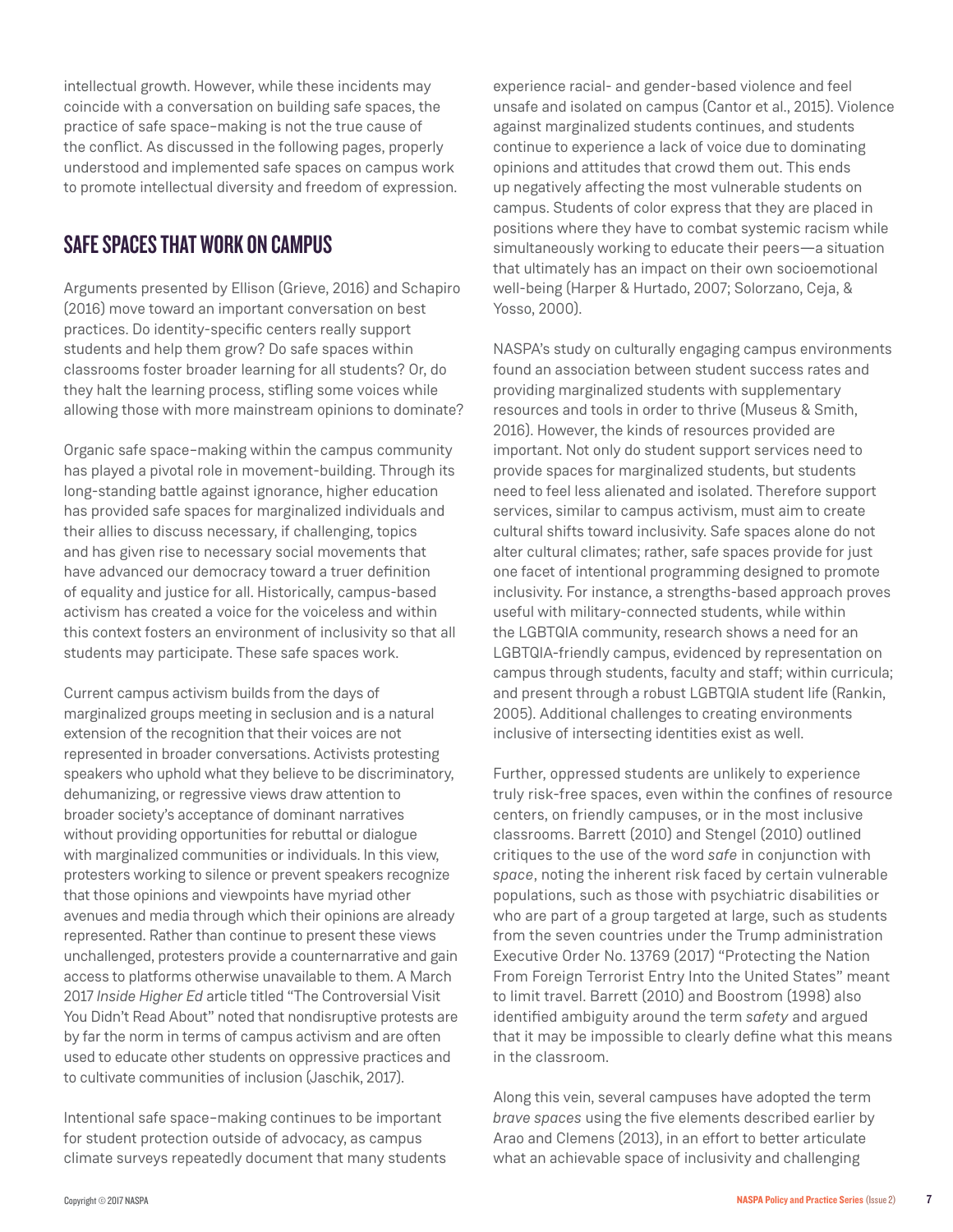dialogue looks like. The brave space concept has popped up specifically within service-learning and community engagement programming. Students excel in brave spaces through "transformative learning and disorientation" (Stanlick, 2015, p. 117) achieved by critical reflection activities within unfamiliar contexts. For instance, the Global Citizenship Program at Lehigh University in Pennsylvania created brave spaces through collaboration with a local refugee resettlement agency, to allow students to become aware of their own agency in the community in respect to that of the refugee population nearby. The purpose of the activity was to provide perspective for the students and allow for a challenging reflection of self, as a result of intentional disorientation (Stanlick, 2015). The servicelearning model here also introduces a conversation about risk for vulnerable individuals within a space, such as the risk of exploitation of refugees brought into a classroom for the sake of a learning opportunity.

A brave space model would allow all participants, including refugees who have opted in, to dialogue, to opt out and remain free from attack or excessive scrutiny. Still, the conversation is complicated by the inclusion of vulnerable or oppressed group members who may not feel they have the power and access to opt out of a space. Dawson-Threat (1997) offered a series of practices formulated through student development theory for faculty and staff in working with Black male students to enhance the classroom experience. Most of these practices center on making classroom and learning benefits accessible for individuals who may feel they are a part of a hostile environment. In the case of Black male students, Dawson-Threat (1997) suggested that a better understanding of racial identity development would help a professor know when to encourage more passive (journaling) or active (storytelling) forms of participation. Wing Sue, Torino, Capodilupo, Rivera, and Lin (2009) used qualitative analysis to conclude that White faculty are most effective with difficult dialogue on race when they don't discourage the sharing of emotions or personal fears, engage with classroom dialogue, and actively foster brave spaces (termed as *safe spaces* in the article).

A survey of a sample of 121 undergraduate and graduate students in social work at a 4-year university exemplifies the value of brave spaces (termed *safe spaces* within the article itself) within the classroom environment (Holley & Steiner, 2005). Students who attended classrooms that operated as brave spaces found that they were able to excel both in terms of academics and in terms of personal growth and self-awareness. Students also described which kinds of classroom characteristics made up perceived safe and unsafe spaces. A brave space classroom had an unbiased

professor who often adopted ground rules, peers who spoke openly and honestly, and seating arrangements that allowed everyone to see each other. An unsafe space had biased or overly opinionated professors, peers who seemed afraid to speak up, and row-style seating (Holley & Steiner, 2005). This study similarly aligns with the five elements of brave spaces outlined by Arao and Clemens (2013).

# CONCLUSIONS AND RECOMMENDATIONS

This foundational paper first discussed the use of *safe spaces* and *brave spaces* within the contexts of movement-building, academic theory, student support services, and the classroom, and then set up the current cultural climate, where safe spaces have been portrayed by the media as part of a larger dialogue on freedom of expression, before moving into examples of safe spaces that work on campus. NASPA offers a series of recommendations that student affairs professionals may use in tandem with the information provided to better understand and explain the use of safe spaces:

- ◊ **Adopt the use of the term** *brave spaces*. Language is important and may contribute to misconceptions of the goals of creating inclusive environments. This paper has shown that a safe space is never actually safe. The concept of a brave space encompasses all of what the sectors discussed in this work regard as safe spaces, but clarifies that these environments are challenging and that students are expected to participate within them. Administrators, faculty, and staff can replace use of the term *safe space*, as it pertains to class-based dialogues, with that of *brave space*. By using the term *brave space*, faculty are able to distinguish an inclusive classroom discussion from programming on campus that commonly provides respite space for traditionally marginalized communities.
- ◊ **Encourage intersectional conversations about movement-building, advocacy, and the role of campus environments to better understand the evolution of safe spaces over time.** Activism and advocacy has been rooted within college campuses for decades. This is highly tied to those values in higher education that promote free-flowing thought and exchanges of ideas. Administrators, faculty, and staff should become educated on the history of movement-building and why lending voice to the once voiceless on college campuses has become an integral part of our nation's progress. Institutions may consider adopting training on the role of higher education in the policymaking process so administrators, faculty, and staff can be fully aware of the importance of full student participation.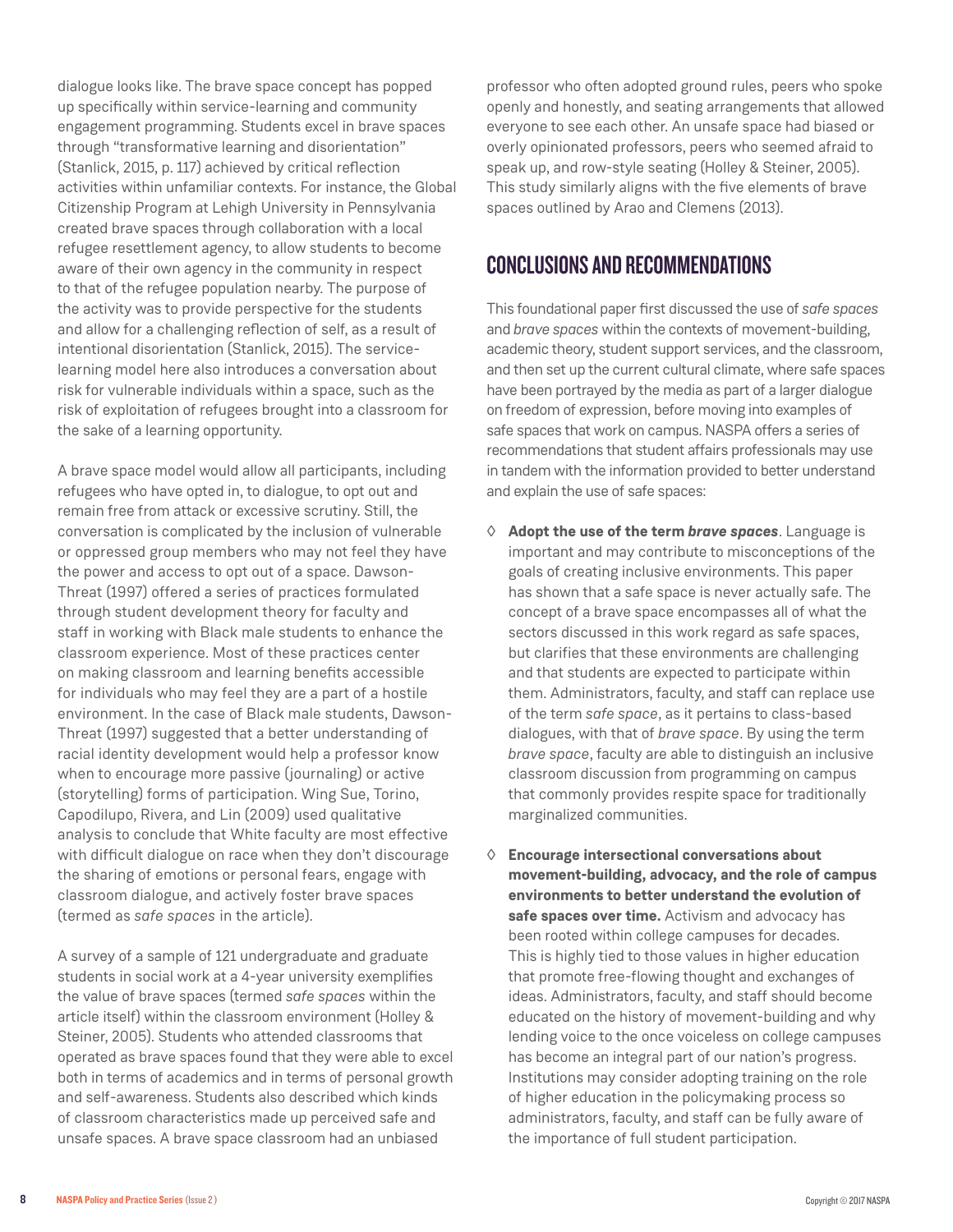◊ **Refer to campus activities—including multicultural, LGBTQIA, and women's rights organizations—that likely have working definitions regarding safe spaces on college campuses.** Institutions need not create additional tools and guides, as plenty already exist. While Ellison did not allude to additional resource availability (Grieve, 2016), the University of Chicago's Center for Identity and Inclusion (2017) currently has a solid agenda on making the campus more inclusive for marginalized students, and the creation of safe spaces is a part of this model. Administrators should consult with students engaged in campus activities for marginalized students as well as work with the department of campus activities in order to begin a collaborative dialogue on how to ensure that brave and safe spaces continue to enhance freedom of expression on campus.

Safe spaces have a long and illustrious history within the advocacy community and as a tool for marginalized communities. Safe spaces and brave spaces are just one means to combat systemic oppression experienced within the classroom and on campus. Safe spaces and brave spaces must be used together to ensure the academic success of marginalized students and the personal growth and development of the entire student body. Institutions offer safe space support services for students that prove effective in tandem with holistic changes to campus culture. Brave spaces are used today in classroom settings as a mechanism to create supportive environments so that all students may equally participate in challenging dialogue. The creation of brave spaces is never without the risk of discomfort for those participating, but they allow for a more enriching and extensive dialogue while simultaneously providing tools of support for those who are most vulnerable. The purpose in providing these tools is to enhance—not detract from—participation and academic growth. Finally, campus administrators and faculty are recommended to assess their own comfort in providing such spaces and challenge themselves and their campuses to move the needle forward on these critical issues.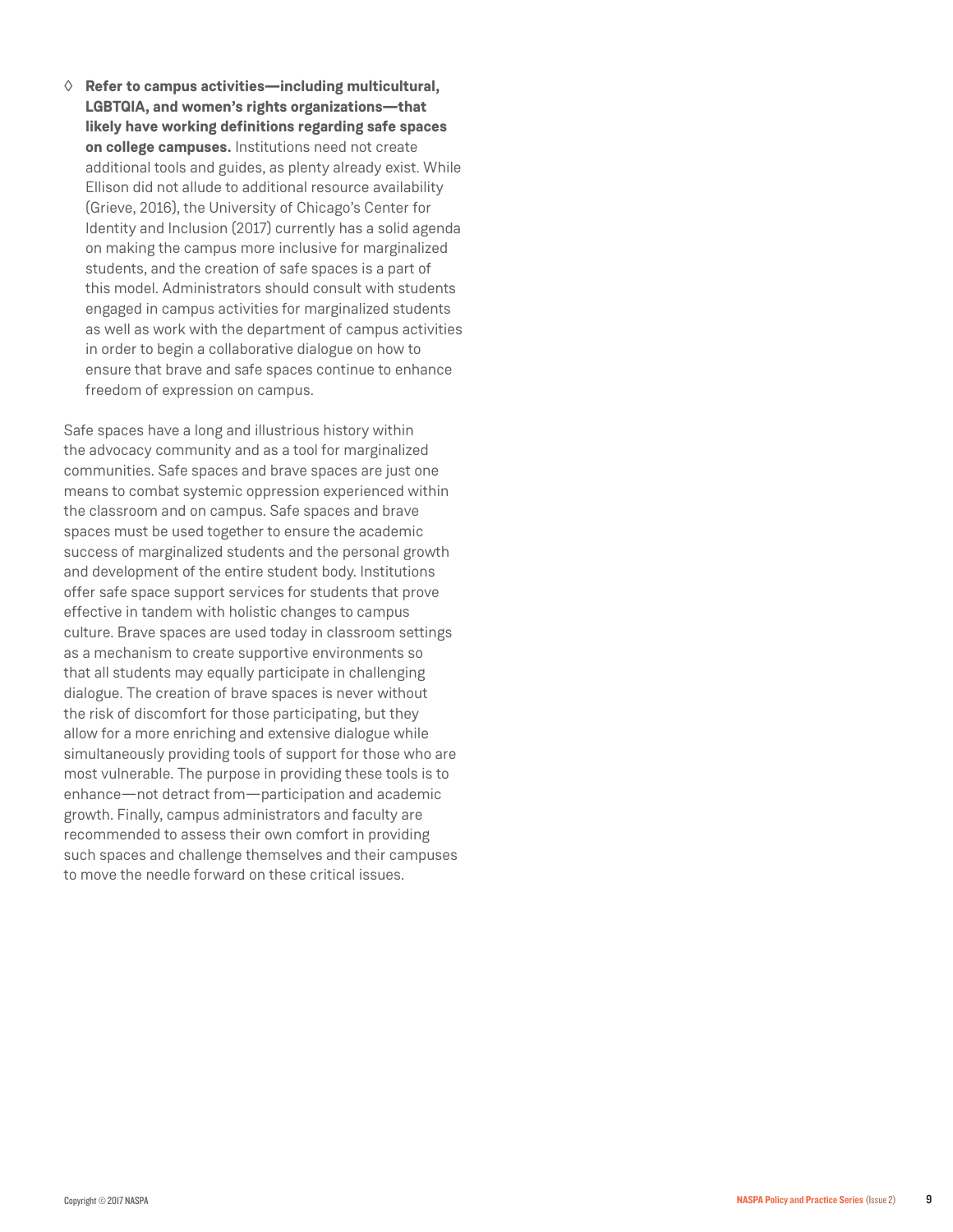## **REFERENCES**

Allen, W. R., Jewell, J. O., Griffin, K. A., & Wolf, D. S. S. (2007). Historically black colleges and universities: Honoring the past, engaging the present, touching the future. *The Journal of Negro Education, 76*(3), 263–280.

Altbach, P. G., & Peterson, P. (1971). Before Berkeley: Historical perspectives on American student activism. *The ANNALS of the American Academy of Political and Social Science, 395*(1), 1–14.

Appadurai, A. (2011). Disjuncture and difference in the global cultural economy, 1990. *Cultural theory: An anthology, 2011*, 282–295.

Arao, B., & Clemens, K. (2013). From safe spaces to brave spaces: A new way to frame dialogue around diversity and social justice. In L. Landreman (Ed.), *The art of effective facilitation: Reflections from social justice educators* (pp. 135–150). Sterling, VA: Stylus.

Arsenault, R. (2006). *Freedom riders: 1961 and the struggle for racial justice*. New York, NY: Oxford University Press.

Barker, V. (2011). Decarceration. *Criminology & Public Policy, 10*(2), 283–286.

Barrett, B. J. (2010). Is "safety" dangerous? A critical examination of the classroom as safe space. *Canadian Journal for the Scholarship of Teaching and Learning, 1*(1), 9.

Beemyn, B. (2003). The silence is broken: A history of the first lesbian, gay, and bisexual college student groups. *Journal of the History of Sexuality, 12*(2), 205–223.

Bell, D., & Binnie, J. (2004). Authenticating queer space: Citizenship, urbanism and governance. *Urban studies, 41*(9), 1807–1820.

Boostrom, R. (1998). The student as moral agent. *Journal of Moral Education, 27*(2), 179–190.

Boren, M. E. (2001). *Student resistance: A history of the unruly subject.* New York, NY: Psychology Press.

Brueckner, J. K. (2000). Urban sprawl: Diagnosis and remedies. *International Regional Science Review, 23*(2), 160–171.

Cantor, D., Fisher, B., Chibnall, S., Townsend, R., Lee, H., Bruce, C., & Thomas, G. (2015). *Report on the AAU campus climate survey on sexual assault and sexual misconduct.* Rockville, MD: Westat.

Church, T. E. (2009). Returning veterans on campus with war-related injuries and the long road back home. *Journal of Postsecondary Education and Disability, 22*(1), 43–52.

Davis, O. I. (1999). In the kitchen: Transforming the academy through safe spaces of resistance. *Western Journal of Communication, 63*(3), 364–381.

Dawson-Threat, J. (1997). Enhancing in-class academic experiences for African American men. In M. J. Cuyjet (Ed.), *Addressing the unique needs of African American students* (New Directions for Student Services, No. 80, pp. 31–41). San Francisco, CA: Jossey-Bass.

Exec. Order No. 13769, 82 Fed. Reg. 8977 (Jan. 27, 2017).

Grieve, P. (2016, August 24). University to freshmen: Don't expect safe spaces or trigger warnings. *The Chicago Maroon.* Retrieved from https://www.chicagomaroon. com/2016/08/24/university-to-freshmen-dont-expectsafe-spaces-or-trigger-warnings

Hanhardt, C. B. (2013). *Safe space: Gay neighborhood history and the politics of violence.* Durham, NC: Duke University Press.

Harper, S. R., & Hurtado, S. (2007). Nine themes in campus racial climates and implications for institutional transformation. In S. R. Harper & L. D. Patton (Eds.), *Responding to the realities of race on campus* (New Directions for Student Services, No. 120, pp. 7–24). San Francisco, CA: Jossey-Bass.

Holley, L. C., & Steiner, S. (2005). Safe space: Student perspectives on classroom environment. *Journal of Social Work Education*, *41*(1), 49–64.

Howell, K. (2016, January 30). Tim Wolfe, ousted Mizzou president blames Black Lives Matter, football team for resignation. *The Washington Times*. Retrieved from http://www.washingtontimes.com/news/2016/jan/30/timwolfe-ousted-mizzou-president-blame-black-live

Jaschik, S. (2017, March 13). The controversial visit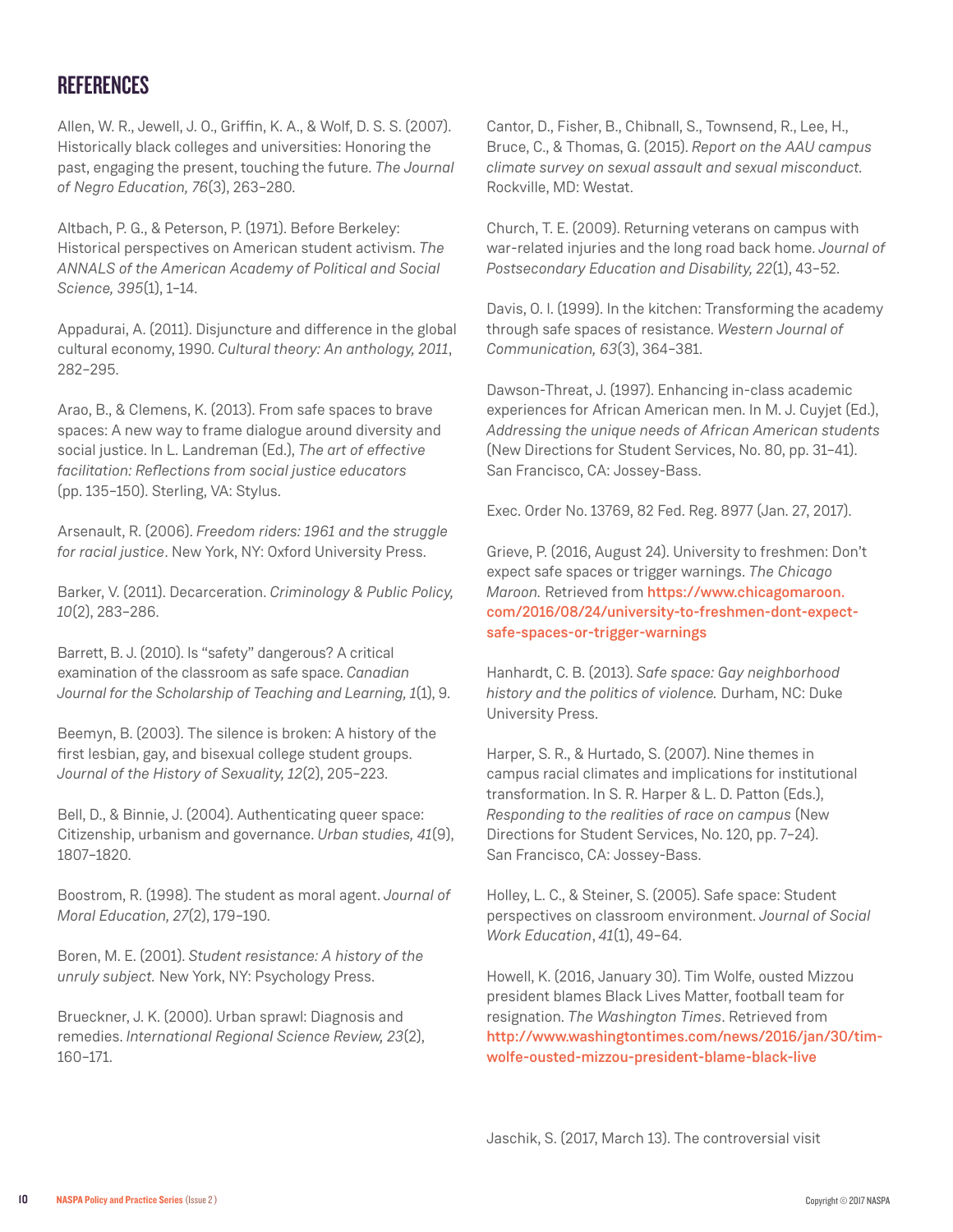you didn't read about. *Inside Higher Ed*. Retrieved from https://www.insidehighered.com/news/2017/03/13/howcontroversial-speaker-drew-protests-was-able-give-histalk-franklin-marshall

Kristof, N. (2015, November 11). Mizzou, Yale and free speech. *The New York Times*. Retrieved from https://www. nytimes.com/2015/11/12/opinion/mizzou-yale-and-freespeech.html

Kumashiro, K. K. (2000). Toward a theory of anti-oppressive education. *Review of Educational Research*, *70*(1), 25–53.

Levin, S., & Wong, J. (2017, April 26). Ann Coulter cancels speech (again)—but battle for Berkeley's political soul rages on. *The Guardian*. Retrieved from https://www.theguardian. com/us-news/2017/apr/26/uc-berkeley-far-right-speakersfree-speech-protests

Luhmann, S. (1998). Queering/querying pedagogy? Or, pedagogy is a pretty queer thing. In W. F. Pinar (Ed.), *Queer Theory in Education* (pp. 141–155). Mahwah, NJ: Lawrence Erlbaum Associates.

Martin, B., & Mohanty, C. T. (1986). Feminist politics: What's home got to do with it? In T. DeLauretis (Ed.), *Feminisms: An Anthology of Literary Theory and Criticism* (pp. 293–310). Bloomington, IN: Indiana University Press

Museus, S. D., & Smith, E. J. (2016). *The culturally engaging campus environments model and survey*. Retrieved from NASPA–Student Affairs Administrators in Higher Education website: https://www.naspa.org/rpi/reports/cece-project

Pasque, P. A., & Vargas, J. G. (2014). Performances of student activism: Sound, silence, gender, and dis/ability. In C. J. Broadhurst & G. L. Martin (Eds.), *Special issue: "Radical academia"? Understanding the climates for campus activists* (New Directions for Higher Education, No. 167, pp. 59–71). San Francisco, CA: Jossey-Bass.

Poynter, K. J., & Tubbs, N. J. (2008). Safe zones: Creating LGBT safe space ally programs. *Journal of LGBT Youth*, *5*(1), 121–132.

Rankin, S. R. (2005). Campus climates for sexual minorities. In R. L. Sanlo (Ed.), Gender identity and sexual orientation: Research, policy, and personal (New Directions for Student Services, No. 111, pp. 17–23). San Francisco, CA: Jossey-Bass.

Rhoads, R. A. (1998). *Freedom's web: Student activism in* 

*an age of cultural diversity*. Baltimore, MD: Johns Hopkins University Press.

Schapiro, M. (2016, January 15). I'm Northwestern's president. Here's why safe spaces for students are important. *The Washington Post*. Retrieved from https://www.washingtonpost.com/opinions/how-tocreate-inclusive-campus-communities-first-createsafe-places/2016/01/15/069f3a66-bb94-11e5-829c-26ffb874a18d\_story.html?utm\_term=.11e5e2bdbaf3

Solorzano, D., Ceja, M., & Yosso, T. (2000). Critical race theory, racial microaggressions, and campus racial climate: The experiences of African American college students. *Journal of Negro Education*, *69*(1–2), 60–73.

Stanlick, S. (2015). Getting "real" about transformation: The role of brave spaces in creating disorientation and transformation. *Michigan Journal of Community Service Learning*, *22*(1), 117–121.

Stengel, B. S. (2010). The complex case of fear and safe space. *Studies in Philosophy and Education, 29*(6), 523–540.

Summerlot, J., Green, S. M., & Parker, D. (2009). Student veterans organizations. In R. Ackerman & D. DiRamio (Eds.), *Creating a veteran-friendly campus: Strategies for transition success* (New Directions for Student Services, No. 126, pp. 71–79). San Francisco, CA: Jossey-Bass.

University of Chicago Center for Identity and Inclusion. (2017). Campus support resources. Retrieved from http://inclusion.uchicago.edu

Van Dyke, N. (2003). Crossing movement boundaries: Factors that facilitate coalition protest by American college students, 1930–1990. *Social problems, 50*(2), 226–250.

Wing Sue, D., Torino, G. C., Capodilupo, C. M., Rivera, D. P., & Lin, A. I. (2009). How white faculty perceive and react to difficult dialogues on race: Implications for education and training. *The Counseling Psychologist, 37*(8), 1090–1115.

Yost, M. R., & Gilmore, S. (2011). Assessing LGBTQ campus climate and creating change. *Journal of Homosexuality, 58*(9), 1330–1354.

Zinn, H. (1965). Abolitionists, freedom-riders, and the tactics of agitation. In M. Duberman (Ed.), The antislavery vanguard: New essays on the abolitionists (pp. 417–451). Princeton, NJ: Princeton University Press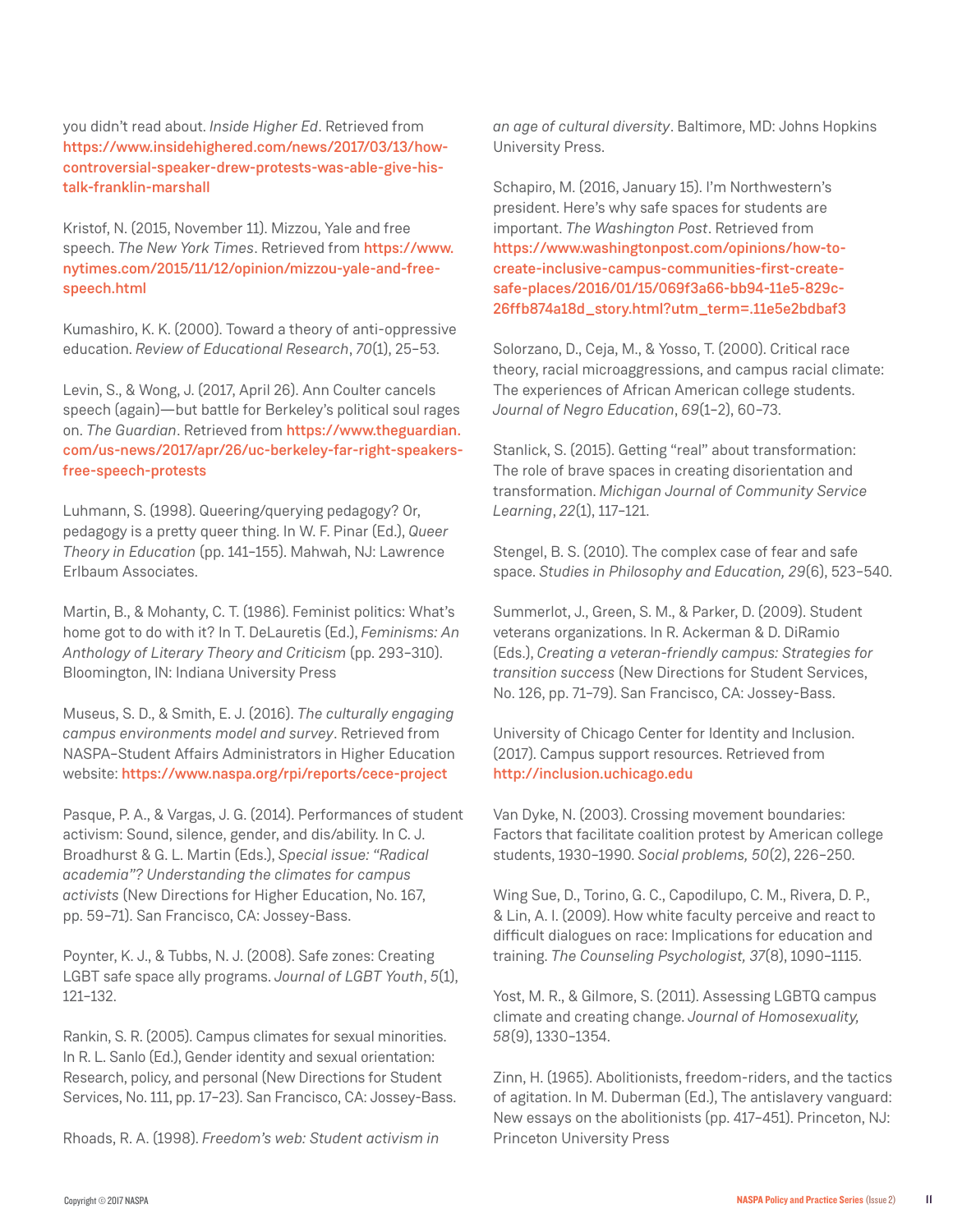### ADDITIONAL RESOURCES

#### *[Responding to Campus Protests: A Practitioner Resource](https://www.naspa.org/rpi/reports/responding-to-campus-protests-a-practitioner-resource)*

This issue of *Legal Links* provides students affairs professionals with a resource for addressing campus protests. *Legal Links* is complimentary for NASPA voting delegates and can be accessed by logging in to your NASPA membership. Members who are not voting delegates and non-members may purchase *Legal Links* in the [NASPA Bookstore](https://www.naspa.org/publications/books/campus-protests)*.*

#### **["Protecting Free Speech on Campus: State Legislation"](https://www.naspa.org/rpi/posts/protecting-free-speech-on-campus-state-legislation)**

This NASPA blog post summarizes recent state legislation (as of February 2017) intended to reaffirm constitutional rights regarding freedom of speech on college campuses and discusses possible implications for student affairs professionals.

#### **[2017–2020 Public Policy Agenda](https://www.naspa.org/constituent-groups/groups/public-policy-division/initiatives/public-policy-agenda)**

The current Public Policy Agenda outlines NASPA's dedication to the link between policy and practice regarding: student success and college completion; student safety and wellness; cost of higher education, student debt, and borrower protections; inclusive opportunities for access and success in higher education; and civic engagement and freedom of expression.

#### **[Policy Briefing Series](https://olc.naspa.org/catalog/naspa-policy-briefing-series)**

The NASPA Policy Briefing Series is a free online professional development opportunity provided by the NASPA Research and Policy Institute. Briefings are held monthly and cover a plethora of current higher education policy issues that fall under the Public Policy Agenda.